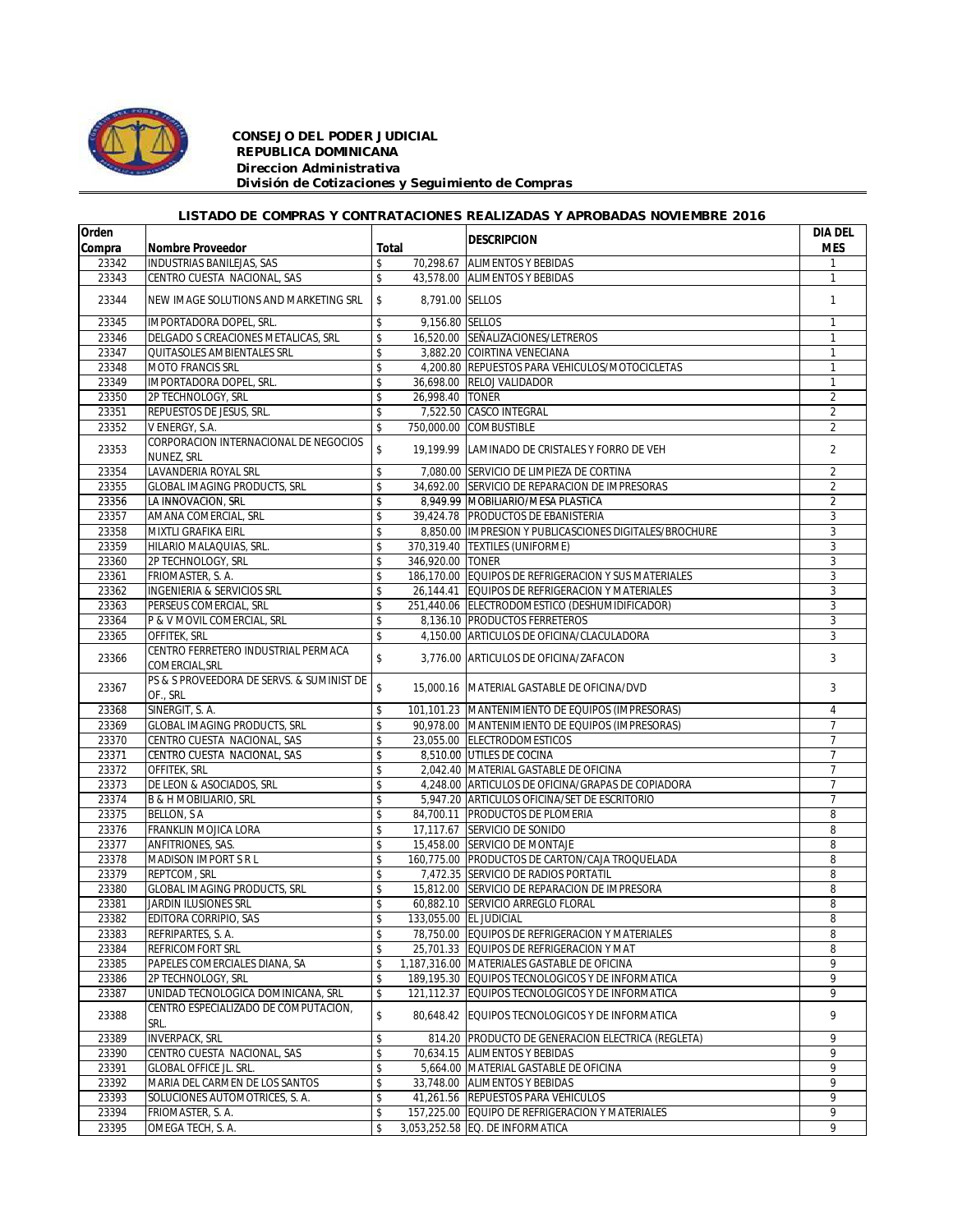| 23396 | REFRIPARTES, S. A.                                  | \$                      | 25,025.00 EQUIPOS DE REFRIGERACION Y MATERIALES              | 9      |
|-------|-----------------------------------------------------|-------------------------|--------------------------------------------------------------|--------|
| 23397 | GRUPO GRM, SRL.                                     | \$                      | 8,877.14 PRODUCTO DE GENERACION ELECTRICA                    | 10     |
| 23398 | <b>INGENIERIA &amp; SERVICIOS SRL</b>               | \$                      | 8,793.56 EQUIPO DE REFRIGERACION Y MATERIALES                | 10     |
| 23399 | INARTA, S.R.L.                                      | \$                      | 112.000.00 SERVICIO DE TASACION DE VEHICULO                  | 10     |
|       |                                                     |                         |                                                              |        |
| 23400 | SUPLIDORES ELECTRICOS GARCIA SURIEL S. R. L. \$     |                         | 309,871.83 PRODUCTO DE GENERACION ELECTRICA                  | 10     |
| 23401 | INVERSIONES IPARRA DEL CARIBE, SRL                  | \$                      | 19,200.00 EQUIPO TECNOLOGICO Y DE INFORMATICA                | 10     |
| 23402 | LOM OFFICE COMP, SRL                                | \$                      | 406,805.00 EQUIPOS TECNOLOGICOS Y DE INFORMATICA             | 10     |
| 23403 | MITOPALO POWER, SRL.                                | \$                      | 226,748.80 PRODUCTOS DE GENERACION ELECTRICA                 | 10     |
| 23404 | SELER INDUSTRIAL S R L                              | \$                      | 32,142.96 PRODUCTOS DE GENERACION ELECTRICA                  | 11     |
|       |                                                     | \$                      | 120,315.84 EQUIPOS TECNOLOGICOS Y DE INFORMATICA             | 11     |
| 23405 | SIMPAPEL S R L                                      |                         |                                                              |        |
| 23406 | <b>BELLON, SA</b>                                   | \$                      | 27,612.90 PRODUCTOS DE PLOMERIA                              | 11     |
| 23407 | OMAR CD S SISTEM, SRL                               | \$                      | 22,420.00 REPRODUCCIONES/CD                                  | 11     |
| 23408 | UNIDAD TECNOLOGICA DOMINICANA, SRL                  | \$                      | 38,861.55 EQUIPOS TECNOLOGICOS Y DE INFORMATICA              | 11     |
| 23409 | <b>FASACA AUTO PARTS SRL</b>                        | \$                      | 26,999.97 REPUESTOS PARA VEHICULOS/CRISTALES                 | 11     |
| 23410 | SUPLIMED, SRL                                       | \$                      | 37,813.36 MEDICAMENTOS                                       | 11     |
| 23411 | CENTRO CUESTA NACIONAL, SAS                         | \$                      | 32,892.30 ALIMENTOS Y BEBIDAS                                | 11     |
| 23412 | SUPLIDORES ELECTRICOS GARCIA SURIEL S. R. L. \$     |                         | 4,435.62 PRODUCTO DE GENERACION ELECTRICA                    | 11     |
| 23413 | OHTSU DEL CARIBE SRL                                | \$                      | 22,000.01 REPUESTOS PARAVEHICULOS                            | 14     |
| 23414 | <b>AVELINO ABREU, SAS</b>                           | \$                      | 52.554.46 REPUESTOS PARA VEHICULOS                           | 14     |
| 23415 | COMERCIAL SANTANA, SRL.                             | \$                      | 35,199.97 REPUESTOS PARA VEHICULOS/GOMAS                     | 14     |
| 23416 | <b>OLCAVE SRL</b>                                   | \$                      | 64,374.90 IMPRESIONES Y PUBLICACIONES                        | 15     |
| 23417 | UNIDAD TECNOLOGICA DOMINICANA, SRL                  | $\overline{\mathsf{s}}$ | 15,472.92 TEXTILES/MOCHILA                                   | 15     |
| 23418 | CENTRO CUESTA NACIONAL, SAS                         | \$                      | 8,490.00 UTILES PARA COCINA Y DESECHABLES                    | 15     |
| 23419 | <b>INDUSTRIAS BANILEJAS, SAS</b>                    | \$                      | 107.537.96 ALIMENTOS Y BEBIDAS                               | 15     |
| 23420 | <b>OHTSU DEL CARIBE SRL</b>                         | \$                      | 22,000.01 REPUESTOS PARA VEHICULOS                           | 15     |
| 23421 | PERSEUS COMERCIAL, SRL                              | \$                      | 12,600.00 PRODUCTOS DE PLOEMRIA/BOMBA DE AGUA                | 15     |
| 23422 | <b>TONOS &amp; COLORES SRL</b>                      | \$<br>25.830.09 PINTURA |                                                              | 15     |
|       | LOM OFFICE COMP, SRL                                |                         | 67,201.00 EQUIPOS TECNOLOGICOS Y DE INFORMATICA              |        |
| 23423 |                                                     | \$                      |                                                              | 15     |
| 23424 | NEW IMAGE SOLUTIONS AND MARKETING SRL               | \$<br>8,909.00 SELLOS   |                                                              | 16     |
| 23425 | REFRIPARTES, S. A.                                  | \$                      | 18,851.20 EQUIPOS DE REFRIGERACION/SOLO MATERIALES           | 16     |
| 23426 | OFFITEK, SRL                                        | \$                      | 9,023.98 MATERIAL GASTABLE DE OFICINA                        | 16     |
| 23427 | GL PROMOCIONES, SRL.                                | \$                      | 8,201.00 TEXTILES/SOMBRILLA                                  | 16     |
| 23428 | MIRIAN ALTAGRACIA ENCARNACION MEJIA                 | \$                      | 9,000.00 SERVICIO DE INTERPRETE                              | 16     |
| 23429 | CENTRO CUESTA NACIONAL, SAS                         | \$                      | 13,672.71 ALIMENTOS Y BEBIDAS                                | 16     |
| 23430 | CENTRO CUESTA NACIONAL, SAS                         | \$                      | 7,434.36 ALIMENTOS Y BEBIDAS                                 | 16     |
| 23431 | DIGISI, SRL                                         | \$                      | 94,540.00 EQUIPOS TECNOLOGICOS Y DE INF/CILINDROS COPIADORAS | 17     |
| 23432 | TASAWIM, SRL                                        | \$                      | 118,000.00 SERVICIO (TASACION)                               | 17     |
| 23433 | MITOPALO POWER, SRL.                                | $\pmb{\mathcal{S}}$     | 401,276.70 PRODUCTOS DE GENERACION ELECTRICA                 | 17     |
| 23434 | BATISSA, SRL.                                       | \$                      | 169,389.00 TEXTILES (UNIFORMES)                              | 17     |
| 23435 | SUPLIDORES ELECTRICOS GARCIA SURIEL S. R. L.        | \$                      | 418,782.00 PRODUCTO DE GENERACION ELECTRICA                  | 17     |
| 23436 | REFRIPARTES, S.A.                                   | \$                      | 178,170.01 EQUIPO DE REFRIGERACION Y MATERIALES              | 17     |
| 23437 | REFRICOMFORT SRL                                    | $\mathsf{\$}$           | 7,771.67 EQUIPO DE REFRIGERACION Y MATERIALES                | $18\,$ |
| 23438 | SYNTES S R L                                        | \$<br>45,900.21 TONER   |                                                              | 18     |
|       | <b>OFFITEK, SRL</b>                                 |                         |                                                              |        |
| 23439 |                                                     | \$                      | 128,742.99 MATERIAL GASTABLE DE OFICINA                      | 18     |
| 23440 | DISTRIBUIDORA SAN MIGUEL SRL                        | \$                      | 12.744.00 MATERIAL GASTABLE DE OFICINA                       | 18     |
| 23441 | AMANA COMERCIAL, SRL                                | \$                      | 93,009.03 PRODUCTOS DE EBANISTERIA                           | 18     |
| 23442 | FERRETERIA & MADERAS BEATO S A                      | \$                      | 39,405.00 PRODUCTOS DE EBANISTERIA                           | 18     |
| 23443 | <b>MOTO FRANCIS SRL</b>                             | \$                      | 13,924.00 REPUESTOS PARA VEHICULOS/MOTOCICLETA               | 18     |
| 23444 | FERRETERIA OCHOA, SA                                | \$                      | 18,197.20 PRODUCTOS DE EBANISTERIA                           | 18     |
| 23445 | PREVENCION DE INCENDIOS SANO EIRL                   | \$                      | 25,665.00 SERVICIO DE LLENADO DE EXTINTORES                  | 21     |
| 23446 | CORPORACION INTERNACIONAL DE NEGOCIOS<br>NUNEZ, SRL | \$<br>11,800.00         | SERVICIO DE REPARACION PARA VEHICULOS                        | 21     |
| 23447 | 2P TECHNOLOGY, SRL                                  | \$<br>52,392.00 TONERS  |                                                              | 21     |
| 23448 | REPUESTOS DE JESUS, SRL.                            | \$                      | 9,632.58 REPUESTOS PARA VEHICULOS/MOTOCICLETAS               | 21     |
| 23449 | DISTRIBUIDORA Y SERVICIOS DIVERSOS DISOPE<br>SRL    | \$                      | 2,655.00 IMPRESION Y PUBLICACIONES (TALONARIO)               | 21     |
| 23450 | RAMON ANTONIO ANDUJAR BELTRE                        | \$                      | 32,745.00 MATERIAL GASTABLE DE OFICINA                       | 21     |
| 23451 | CLIP INTERNACIONAL SRL                              | \$                      | 17,245.70 MATERIAL GASTABLE DE LIMPIEZA                      | 21     |
| 23452 | <b>GLOBAL IMAGING PRODUCTS, SRL</b>                 | \$                      | 40,533.00 TONER Y CINTA EPSON                                | 21     |
| 23453 | GRUPO EMPRESARIAL VIMONT, SRL                       | \$                      | 18,880.00 MATERIAL GASTABLE DE OFICINA/CARATULAS             | 21     |
| 23454 | GBN COMUNICACION E IMAGEN S A                       | \$                      | 79,060.00 IMPRESIONES Y PUBLICACIONES/FOLLETOS               | 21     |
|       | QUITASOLES AMBIENTALES SRL                          | \$                      |                                                              |        |
| 23455 |                                                     |                         | 41,169.68 CORTINAS VENECIANAS Y PUERTA PLEGADIZA             | 21     |
| 23456 | AUTO VIDRIOS LINCOLN S R L                          | \$                      | 14,500.01 SERVICIO DE INSTACION DE CRISTAL                   | 21     |
| 23457 | B & H MOBILIARIO, SRL                               | \$                      | 42,648.15 MOBILIARIO/GAV. AERERO Y ARCHIVO MOD               | 21     |
| 23458 | <b>GLODINET SRL</b>                                 | \$                      | 45,902.00 EQUIPOS TECNOLOGICOS Y DE INFORMATICA              | 21     |
| 23459 | <b>GLOBAL IMAGING PRODUCTS, SRL</b>                 | \$                      | 62,953.00 SERVICIO DE REPARACION DE IMPRESORAS               | 21     |